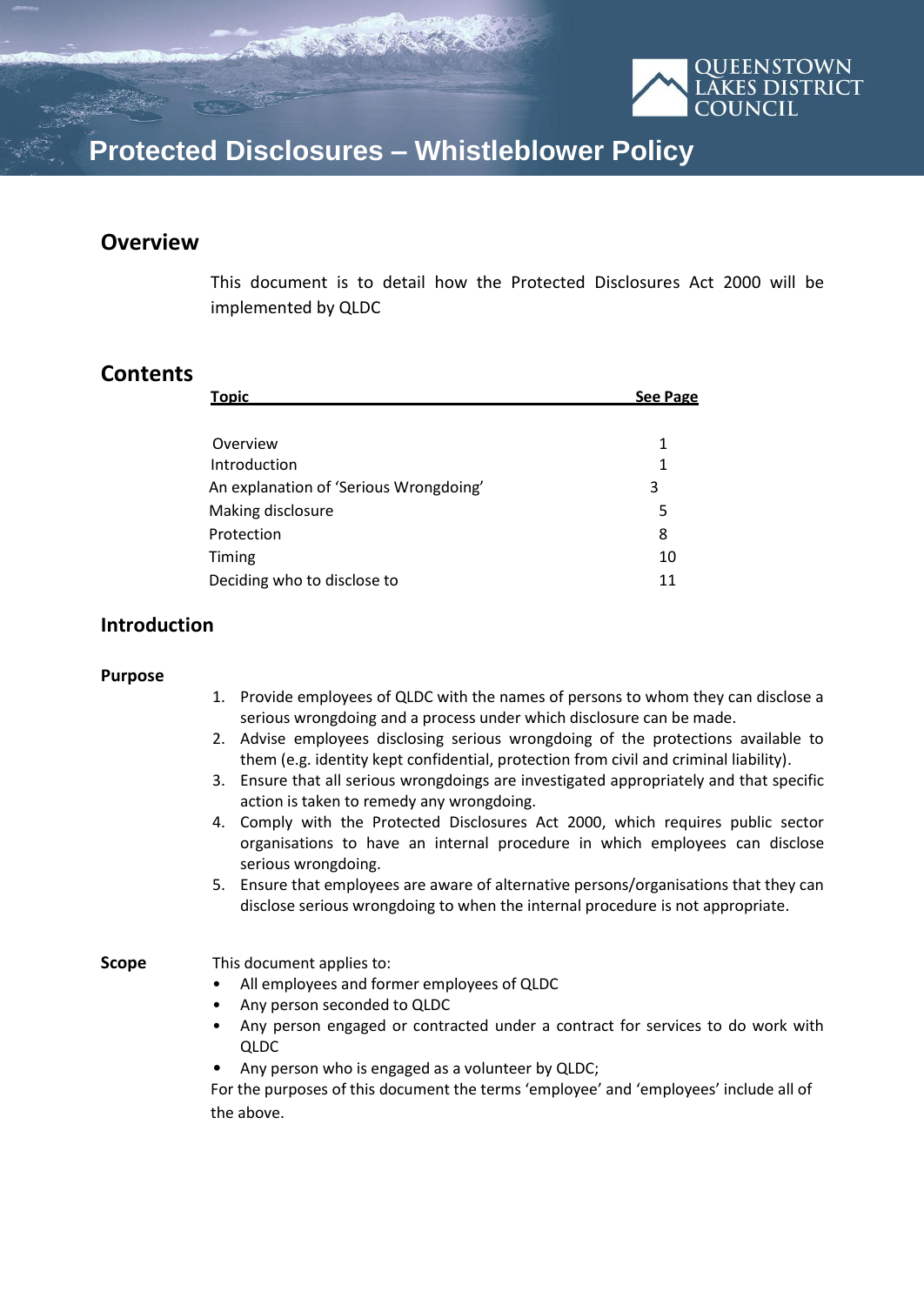**Associated** 

Other documents that are relevant to the contents of this document are:

**documents**

| <b>Type</b>       | <b>Title</b>                                                                                                                                                                                                                                                                                                                 |
|-------------------|------------------------------------------------------------------------------------------------------------------------------------------------------------------------------------------------------------------------------------------------------------------------------------------------------------------------------|
| QLDC<br>Corporate | Discipline and Dismissal<br><b>QLDC Code of Conduct</b><br>Professional and Statutory Liability Policy<br><b>Fraud Policy</b>                                                                                                                                                                                                |
| Legislation       | <b>Employments Relations Act 2000</b><br><b>Local Government Act 2002</b><br>Local Government Official Information and Meetings Act<br>1987<br>Ombudsmen Act 1973<br>Protected Disclosures Act 2000<br>Privacy Act 1993<br>Note: Any legislation referred to should be interpreted as<br>meaning the Act and its amendments. |
| Other             | <b>Employment Agreements</b>                                                                                                                                                                                                                                                                                                 |

| Date Issued: | September 2014<br>$RP:24$ mths | Issued by:<br>Authorised by: CE | Manager, Human Resources |
|--------------|--------------------------------|---------------------------------|--------------------------|
|              |                                |                                 |                          |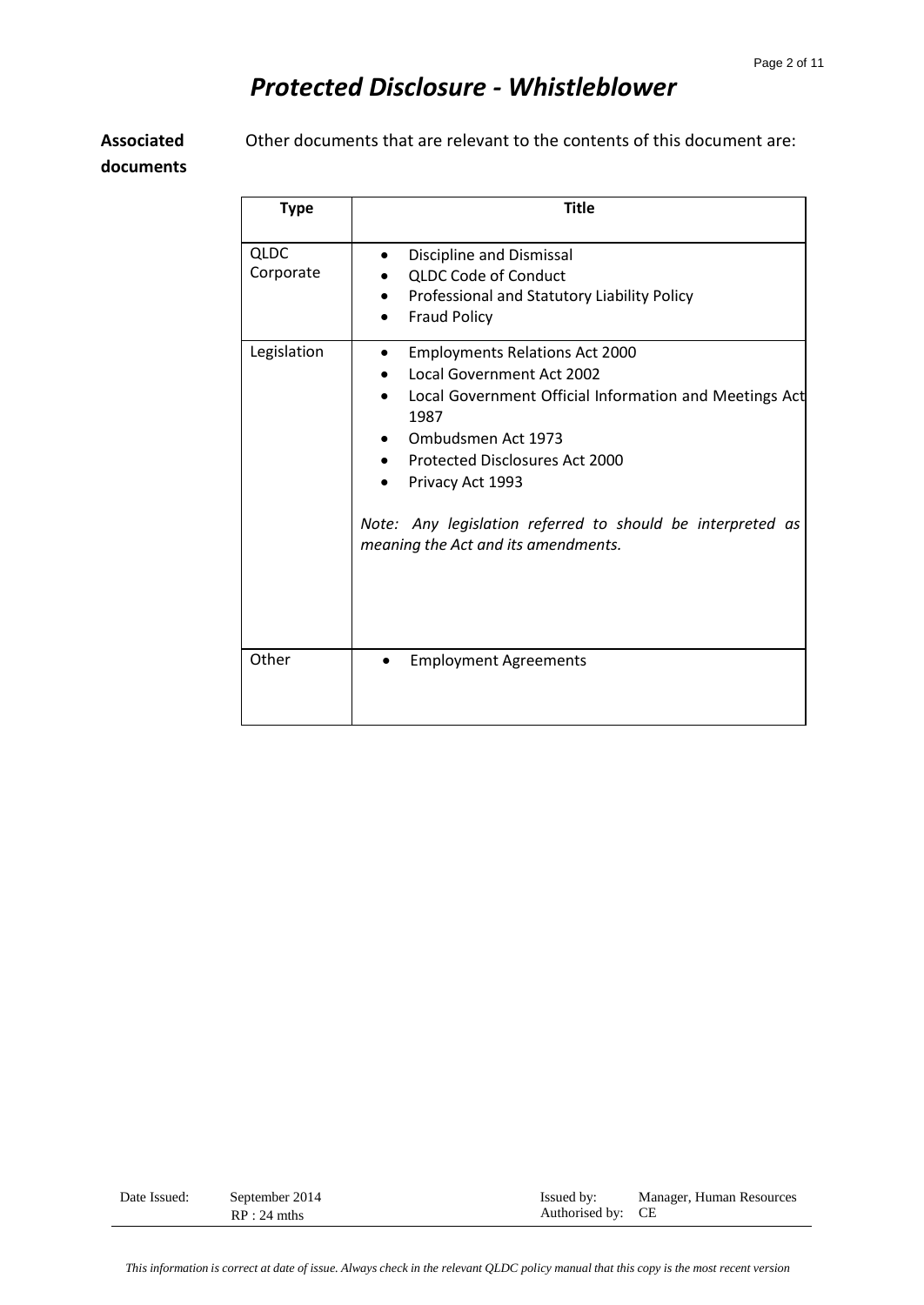# **An Explanation of 'Serious Wrongdoing'**

| Purpose of the<br>Act                       | The purpose of the Protected Disclosures Act 2000 ('the Act'), commonly known<br>as the 'Whistleblower Act', is to promote the public interest:<br>by facilitating the disclosure and investigation of matters of serious<br>a.<br>wrongdoing in or by an organisation; and<br>by protecting employees who, in accordance with the Act, make disclosures<br>$\mathbf{b}$ .<br>of information about serious wrongdoing in or by an organisation.                                                                                                                                                                                                                                                                                                                                                             |
|---------------------------------------------|-------------------------------------------------------------------------------------------------------------------------------------------------------------------------------------------------------------------------------------------------------------------------------------------------------------------------------------------------------------------------------------------------------------------------------------------------------------------------------------------------------------------------------------------------------------------------------------------------------------------------------------------------------------------------------------------------------------------------------------------------------------------------------------------------------------|
| Protected<br>disclosure<br>definition       | A disclosure will be a 'protected disclosure' if:<br>1. the information is about serious wrongdoing in or by that organisation;<br>2. the employee believes on reasonable grounds that the information is true or<br>likely to be true;<br>3. the employee wishes to disclose the information so that the serious<br>wrongdoing can be investigated; and<br>4. the employee wishes the disclosure to be protected.<br>A protected disclosure can only relate to 'serious wrongdoing' as defined below.                                                                                                                                                                                                                                                                                                      |
| <b>Serious</b><br>Wrongdoing:<br>definition | 'Serious wrongdoing' is defined in the Act to include:<br>an unlawful, corrupt, or irregular use of public funds or public resources;<br>$\bullet$<br>an act, omission, or course of conduct that constitutes a serious risk to public<br>$\bullet$<br>health or public safety or the environment;<br>an act, omission, or course of conduct that constitutes a serious risk to the<br>٠<br>maintenance of law, including the prevention, investigation, and detection of<br>offences and the right to a fair trial;<br>an act, omission, or course of conduct that constitutes an offence; or<br>$\bullet$<br>an act, omission, or course of conduct by a public official that is oppressive,<br>$\bullet$<br>improperly discriminatory, or grossly negligent, or that constitutes gross<br>mismanagement. |
| <b>Examples</b>                             | <b>Examples of serious wrongdoing are:</b><br>a situation where persons responsible to, or who work in relation to, public<br>finance, are corrupt in relation to their use of the finance, or who use the<br>finance in any unlawful way.<br>any violent or abusive actions towards other persons that would constitute an<br>٠<br>offence.<br>A serious wrongdoing is not:<br>something that is not unlawful or offensive but which you may not approve of.<br>Not sure?<br>If you are not sure whether a matter is a serious wrongdoing, you may make a<br>disclosure under this Policy.<br>The person responsible for your disclosure can determine whether or not the<br>matter is a serious wrongdoing.                                                                                               |

Date Issued: September 2014 Issued by: RP : 24 mths Authorised by: CE Manager, Human Resources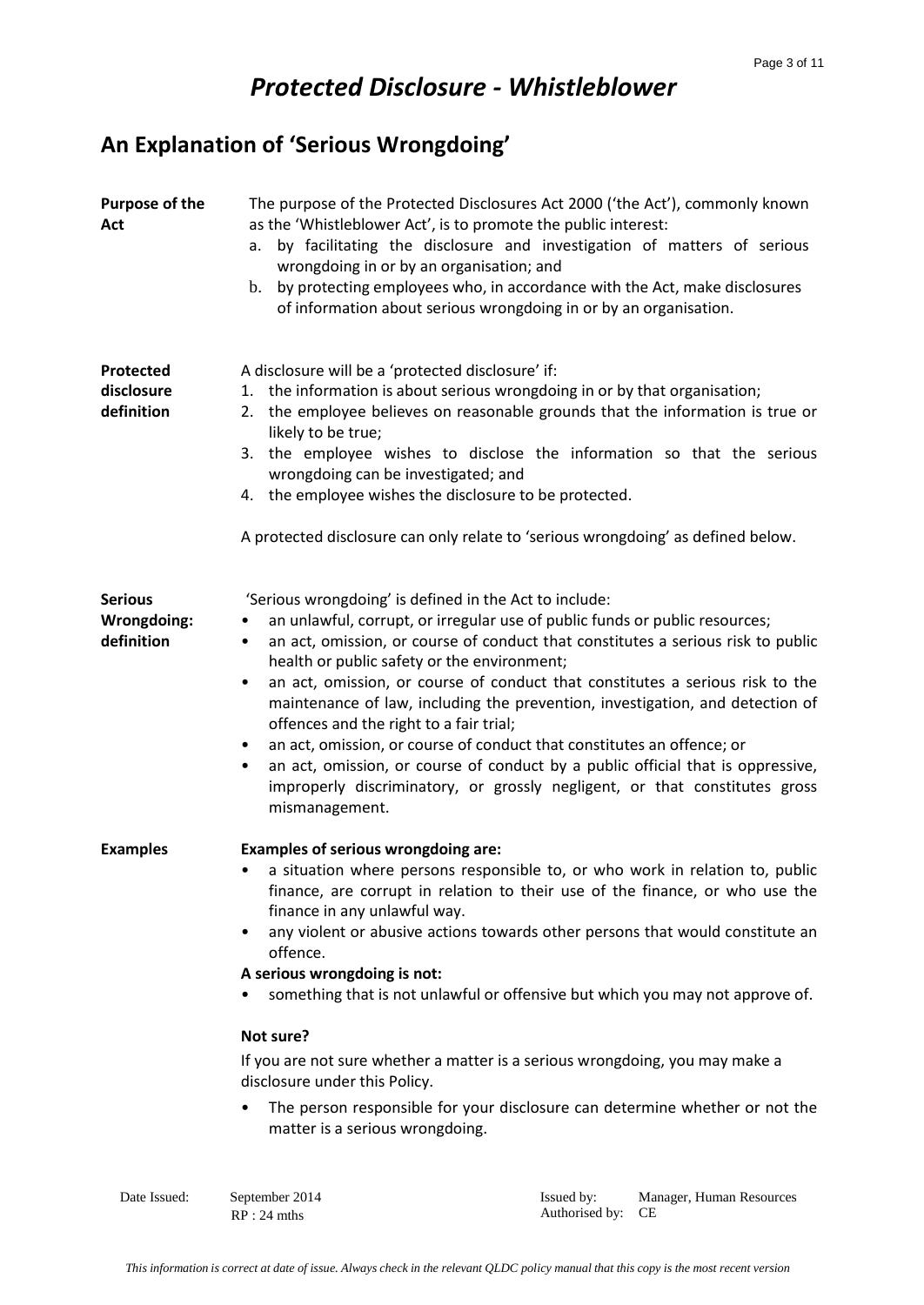**Disclosures that are not protected**  A disclosure is not protected if the information disclosed is subject to legal professional privilege. This includes information prepared by or for lawyers for the purpose of giving or receiving legal advice. It also includes documents prepared to enable lawyers to conduct or advise on litigation.

> A disclosure is not a protected disclosure if an employee makes an allegation they know to be false or they otherwise act in bad faith.

> > *Continued on next page*

Date Issued: September 2014 Issued by: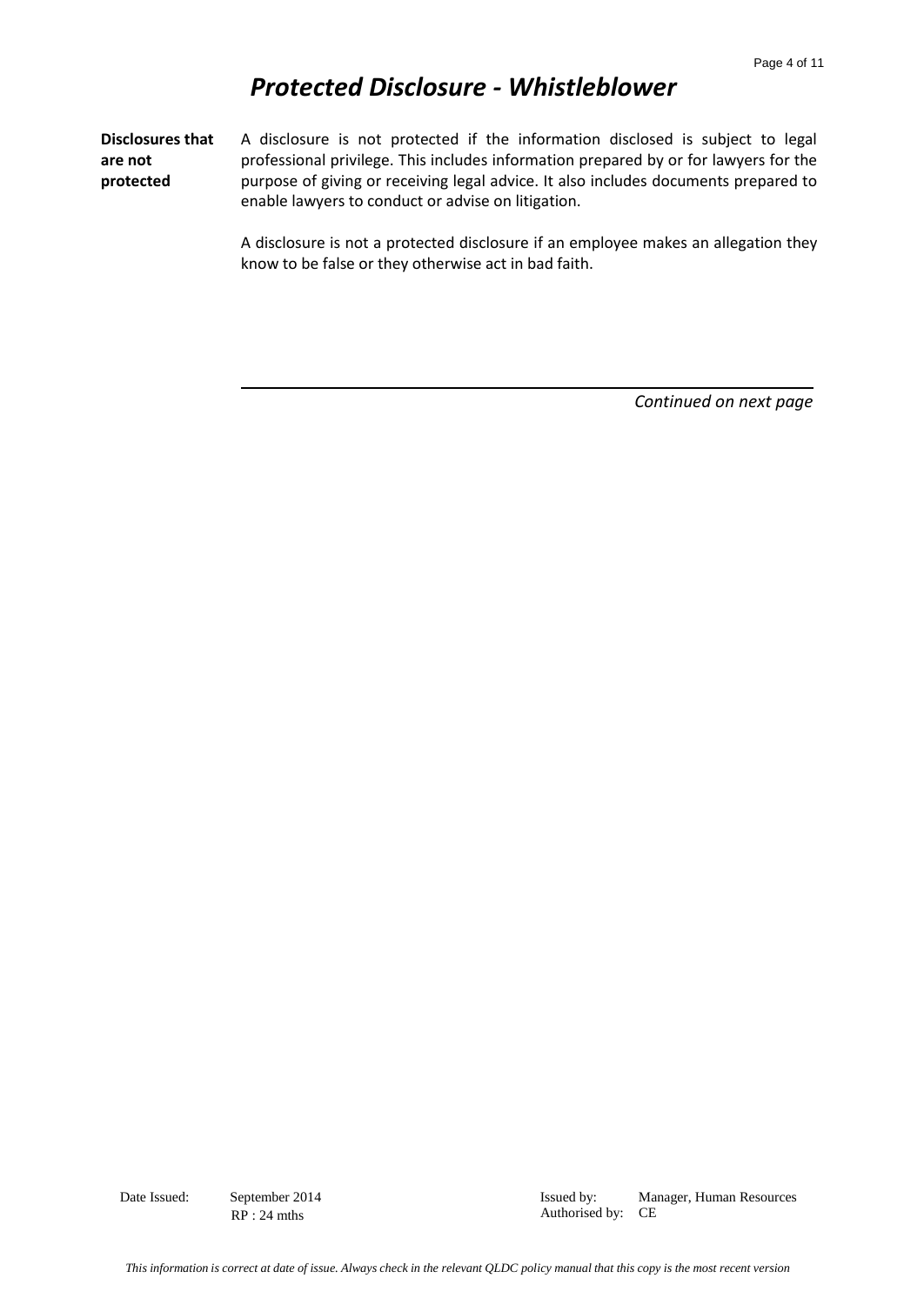# **Making Disclosure**

| <b>Before making</b><br>disclosure               | <b>Usual reporting lines first</b><br>In general, QLDC employees should use their normal management reporting<br>lines to report serious wrongdoings. In most instances an employee will be able<br>to achieve a satisfactory outcome by reporting the serious wrongdoing to their<br>own manager, the General Manager of their service, or some other senior staff<br>member.                                                                                                                                                                                                                                                                                               |
|--------------------------------------------------|------------------------------------------------------------------------------------------------------------------------------------------------------------------------------------------------------------------------------------------------------------------------------------------------------------------------------------------------------------------------------------------------------------------------------------------------------------------------------------------------------------------------------------------------------------------------------------------------------------------------------------------------------------------------------|
|                                                  | However, there may be occasions when an employee either:<br>reports a serious wrongdoing through their normal management reporting<br>lines and they believe on reasonable grounds that the outcome leaves the<br>serious wrongdoing uncorrected or creates a further serious wrongdoing; or<br>believes on reasonable grounds that if they report the serious wrongdoing<br>$\bullet$<br>through their normal management reporting lines there may be retaliatory<br>action against them; or<br>believes on reasonable grounds that their manager is involved in the serious<br>٠<br>wrongdoing or is closely associated with people involved in the serious<br>wrongdoing. |
|                                                  | If any of the above circumstances apply the employee can make use of the<br>internal procedure for disclosure in accordance with the Act (see below).                                                                                                                                                                                                                                                                                                                                                                                                                                                                                                                        |
| Internal procedure<br>for making a<br>disclosure | If a QLDC employee believes they have grounds for making a protected<br>disclosure of serious wrongdoing, as defined above, they should make that<br>disclosure, in confidence, to:                                                                                                                                                                                                                                                                                                                                                                                                                                                                                          |
|                                                  | <b>IN CONFIDENCE</b><br><b>The Chief Executive</b><br><b>QLDC</b><br><b>Private Bag</b><br>Queenstown<br>(phone 03 450 1758)                                                                                                                                                                                                                                                                                                                                                                                                                                                                                                                                                 |
|                                                  | <b>Disclosure by letter</b><br>If the employee reports the serious wrongdoing by letter, they should include<br>details of how they can be contacted. Unless the employee requests otherwise,<br>they will be contacted discreetly within five working days to discuss how the<br>matter should be handled.                                                                                                                                                                                                                                                                                                                                                                  |
|                                                  | <b>Escalation</b><br>Where an employee believes on reasonable grounds either that the above<br>person is or may be involved in the serious wrong-doing, or is closely associated<br>with the people involved in the serious wrongdoing, the employee may make<br>the disclosure to General Manager, Corporate Services.                                                                                                                                                                                                                                                                                                                                                      |
|                                                  | If the employee believes on reasonable grounds that the Chief Executive is or<br>may be involved in the serious wrongdoing they may report the matter to an                                                                                                                                                                                                                                                                                                                                                                                                                                                                                                                  |
| Date Issued:                                     | Manager, Human Resources<br>September 2014<br>Issued by:                                                                                                                                                                                                                                                                                                                                                                                                                                                                                                                                                                                                                     |

RP : 24 mths Authorised by: CE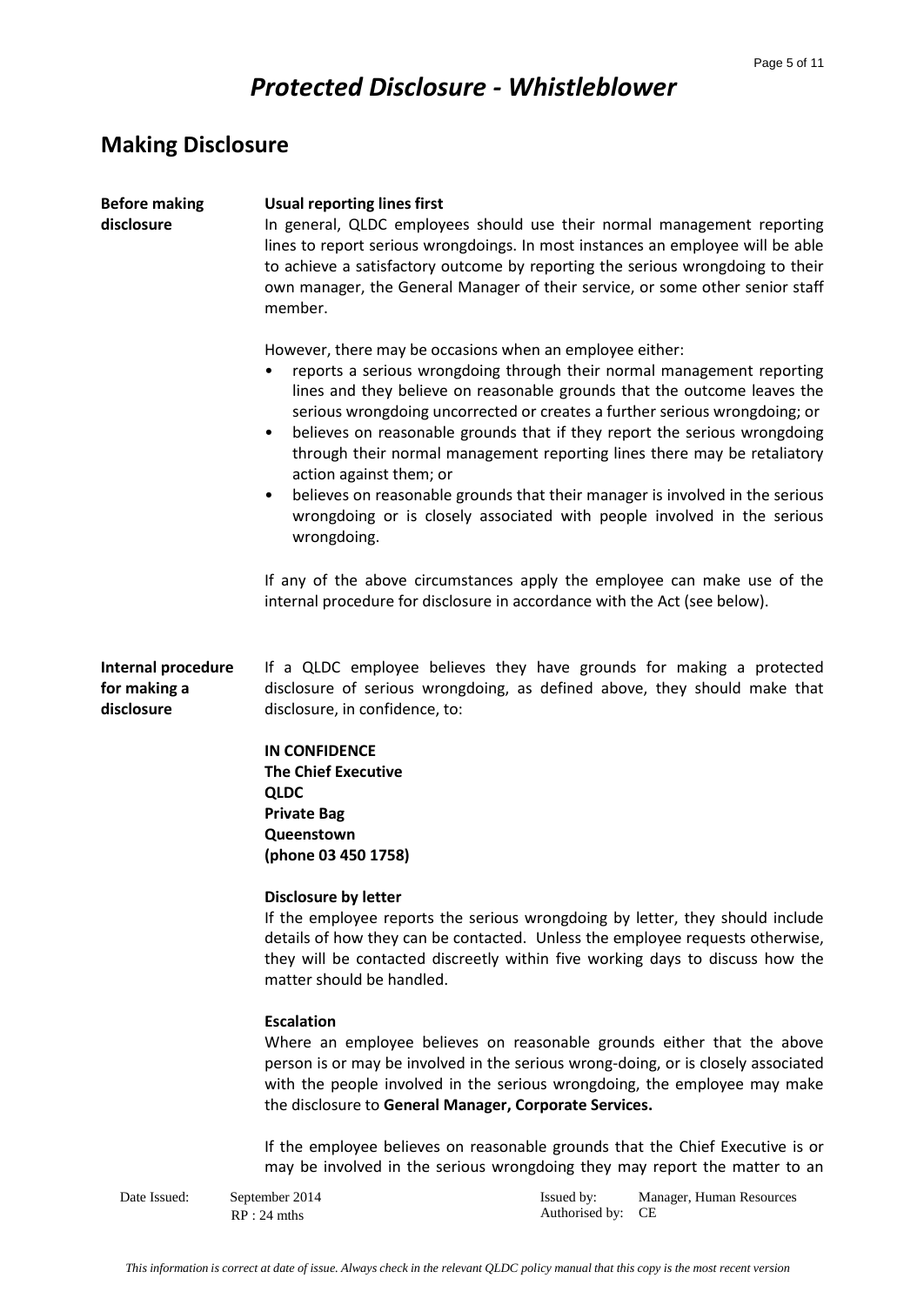'appropriate authority' (see below).

**Disclosure to an outside authority (External Disclosure)**

An employee may be protected by the Act when making disclosure to an 'appropriate authority' (see below) outside QLDC where the employee believes on reasonable grounds:

- that QLDC's Chief Executive is or may be involved in the serious wrongdoing;
- that immediate reference to an 'appropriate authority' (as defined below) is justified by the urgency of the matter or some other exceptional circumstances; or
- there has been no action or recommended action on the matter to which the disclosure relates within 20 working days of the employee having made the disclosure in accordance with QLDC's internal procedure.

#### **Appropriate Authority**

The employee may choose the authority or authorities most relevant to the nature of the serious wrongdoing he or she is disclosing. The Act says 'appropriate authority', without limiting the meaning of that term, includes:

- The Commissioner of Police.
- The Controller and Auditor-General
- The Director of the Serious Fraud Office
- The Inspector-General of Intelligence & Security
- An Ombudsman
- The Parliamentary Commissioner for the Environment.
- The Police Complaints Authority
- The Solicitor-General
- The State Services Commissioner
- the head of every public sector organisation (as defined under the State Sector Act 1988)
- a private sector body which comprises members of a particular profession or calling and which has powers to discipline its members.

The Act specifically states that 'appropriate authority' does not include a Minister of the Crown or a member of Parliament. Similarly in a local government context elected members or the Mayor should not be considered an 'appropriate authority.'

| Disclosure to<br><b>Minister of the</b><br>Crown<br>Omsbudsman | to whom the disclosure was made:<br>ii.<br>iii. | If an employee has made a disclosure in accordance with the above provisions<br>and they believe on reasonable grounds that the person or appropriate authority<br>has decided not to investigate the matter;<br>has decided to investigate the matter but has not made progress with<br>the investigation within a reasonable time after the date on which the<br>disclosure was made to the person or appropriate authority; or<br>has investigated the matter but has not taken any action in respect of<br>the matter nor recommended the taking of action in respect of the |                          |  |
|----------------------------------------------------------------|-------------------------------------------------|----------------------------------------------------------------------------------------------------------------------------------------------------------------------------------------------------------------------------------------------------------------------------------------------------------------------------------------------------------------------------------------------------------------------------------------------------------------------------------------------------------------------------------------------------------------------------------|--------------------------|--|
|                                                                |                                                 | matter, as the case may require;<br>and the employee continues to believe on reasonable grounds that the<br>information disclosed is true or likely to be true, the employee can make a<br>disclosure to a Minister of the Crown or an Ombudsman.                                                                                                                                                                                                                                                                                                                                |                          |  |
| Date Issued:                                                   | September 2014                                  | Issued by:                                                                                                                                                                                                                                                                                                                                                                                                                                                                                                                                                                       | Manager, Human Resources |  |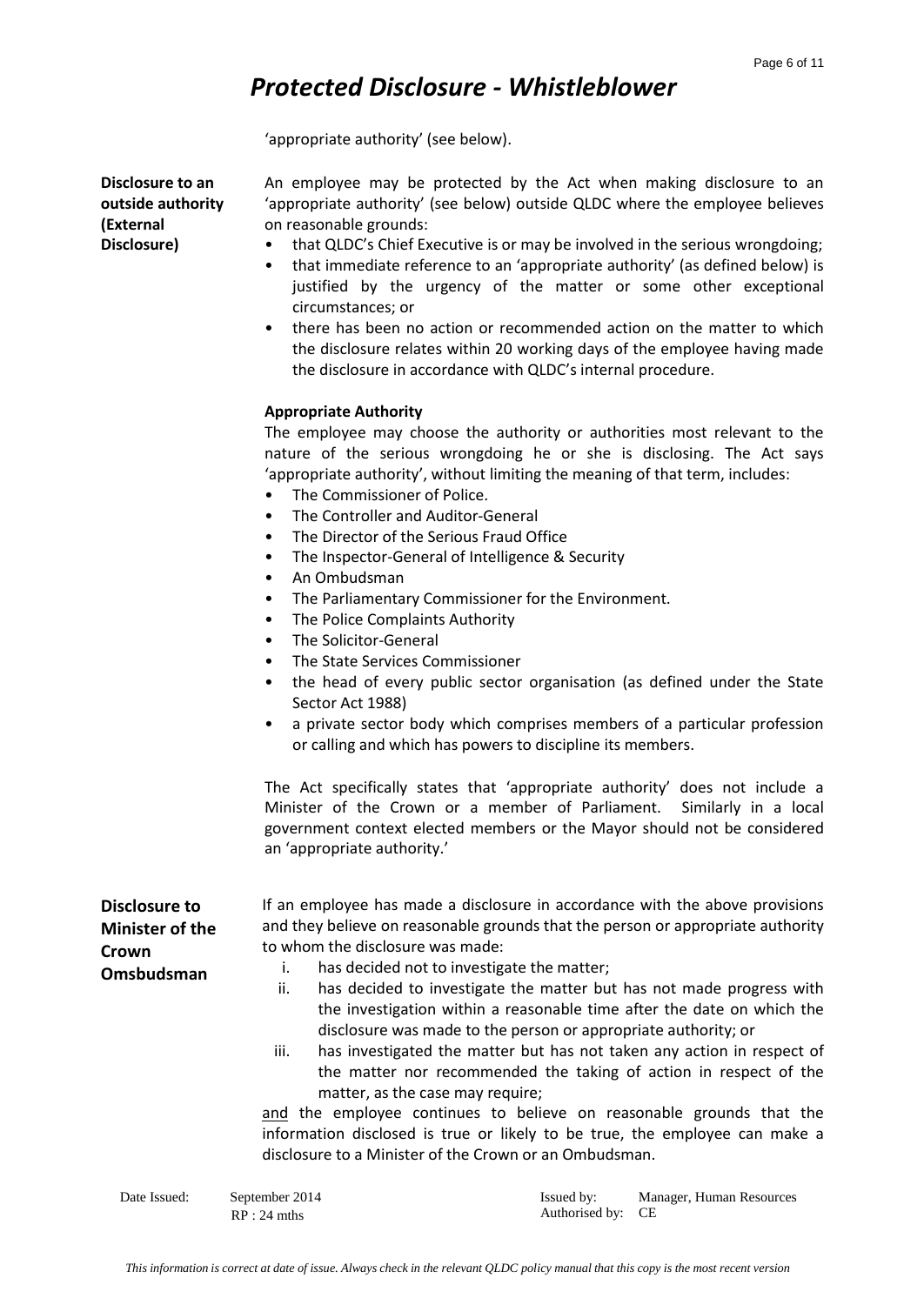**QLDC as an appropriate authority**

In some circumstances, QLDC may be an appropriate authority, as defined in the Act, which is able to receive protected disclosures relating to serious wrongdoing in respect of other organisations. Any disclosure of this nature that is received will be dealt with in accordance with the relevant statutory requirements.

*Continued on next page*

Date Issued: September 2014 Issued by: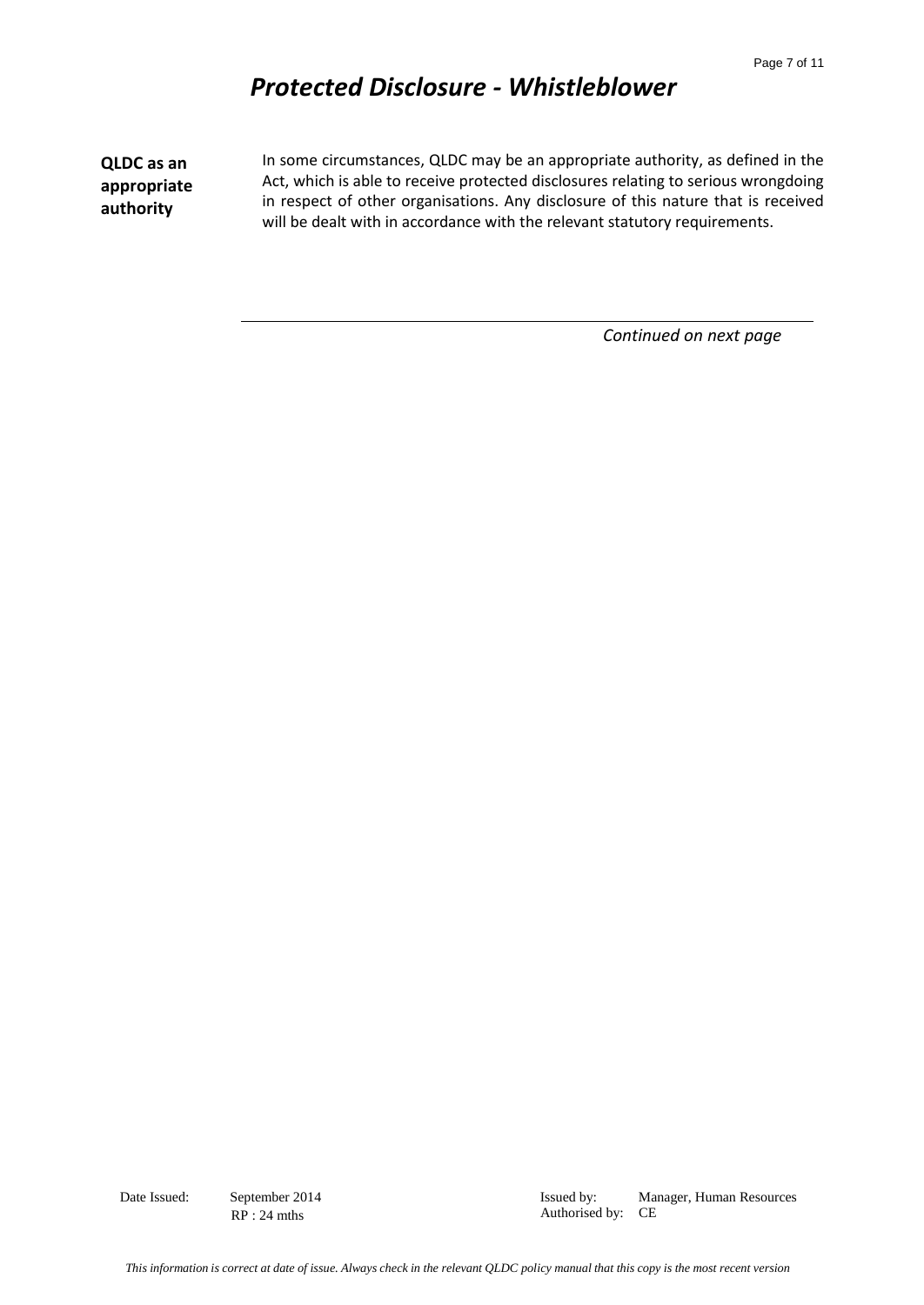### **Protection**

| <b>Disclosures that</b><br>are not<br>protected | An employee is not authorised to disclose information protected by legal<br>professional privilege.<br>This includes information prepared by or for lawyers for the purpose of giving or<br>receiving legal advice. It also includes documents prepared to enable lawyers to<br>conduct or advise on litigation.<br>A disclosure is not a protected disclosure if an employee makes an allegation they<br>know to be false or they otherwise act in bad faith.                                                                                                                                                                                                                                                                                                                                                                                                                                   |
|-------------------------------------------------|--------------------------------------------------------------------------------------------------------------------------------------------------------------------------------------------------------------------------------------------------------------------------------------------------------------------------------------------------------------------------------------------------------------------------------------------------------------------------------------------------------------------------------------------------------------------------------------------------------------------------------------------------------------------------------------------------------------------------------------------------------------------------------------------------------------------------------------------------------------------------------------------------|
| Protection<br>provided                          | If an employee makes a protected disclosure of information in accordance with<br>the above procedure, or refers a protected disclosure of information to an<br>appropriate authority for investigation, they will have the following protection:<br>In the unlikely event of retaliatory action by QLDC against the employee for<br>1.<br>making or referring the disclosure, the employee may have grounds for a<br>personal grievance action against QLDC (this applies only to employees within<br>the meaning of the Employment Relations Act 2000).<br>2. The employee will be immune from any civil or criminal proceeding or any<br>disciplinary proceeding by reason of having made or referred that disclosure<br>of information.<br>This protection overrides any enactment, rule of law, contract, oath or practice,<br>including the Privacy Act 1993 and codes made under that Act. |
| <b>Immunity</b>                                 | The employee may not be immune from civil or criminal or disciplinary<br>proceedings if they were personally involved in the serious wrongdoing they<br>disclose.<br>However their cooperation in reporting the wrongdoing will be taken into account<br>in decisions on any action that may be taken against them.                                                                                                                                                                                                                                                                                                                                                                                                                                                                                                                                                                              |
| Confidentiality                                 | As a general rule, the identity of an employee who makes a protected<br>disclosure must be kept confidential. The person to whom a protected<br>disclosure is made or referred must use his or her best endeavours not to<br>disclose information that might identify the employee.<br><b>Exceptions</b><br>There are exceptions to this general rule which are:<br>a. where the employee consents in writing to the disclosure of their<br>identity;<br>the person who has acquired knowledge of the protected disclosure<br>b.<br>reasonably believes that disclosure of identifying information;<br>is essential to the effective investigation of the allegations in<br>i.<br>the protected disclosure;<br>is essential to prevent serious risk to public health or public<br>ii.<br>safety or the environment; or                                                                           |

Date Issued: September 2014 Issued by: RP : 24 mths Authorised by: CE Manager, Human Resources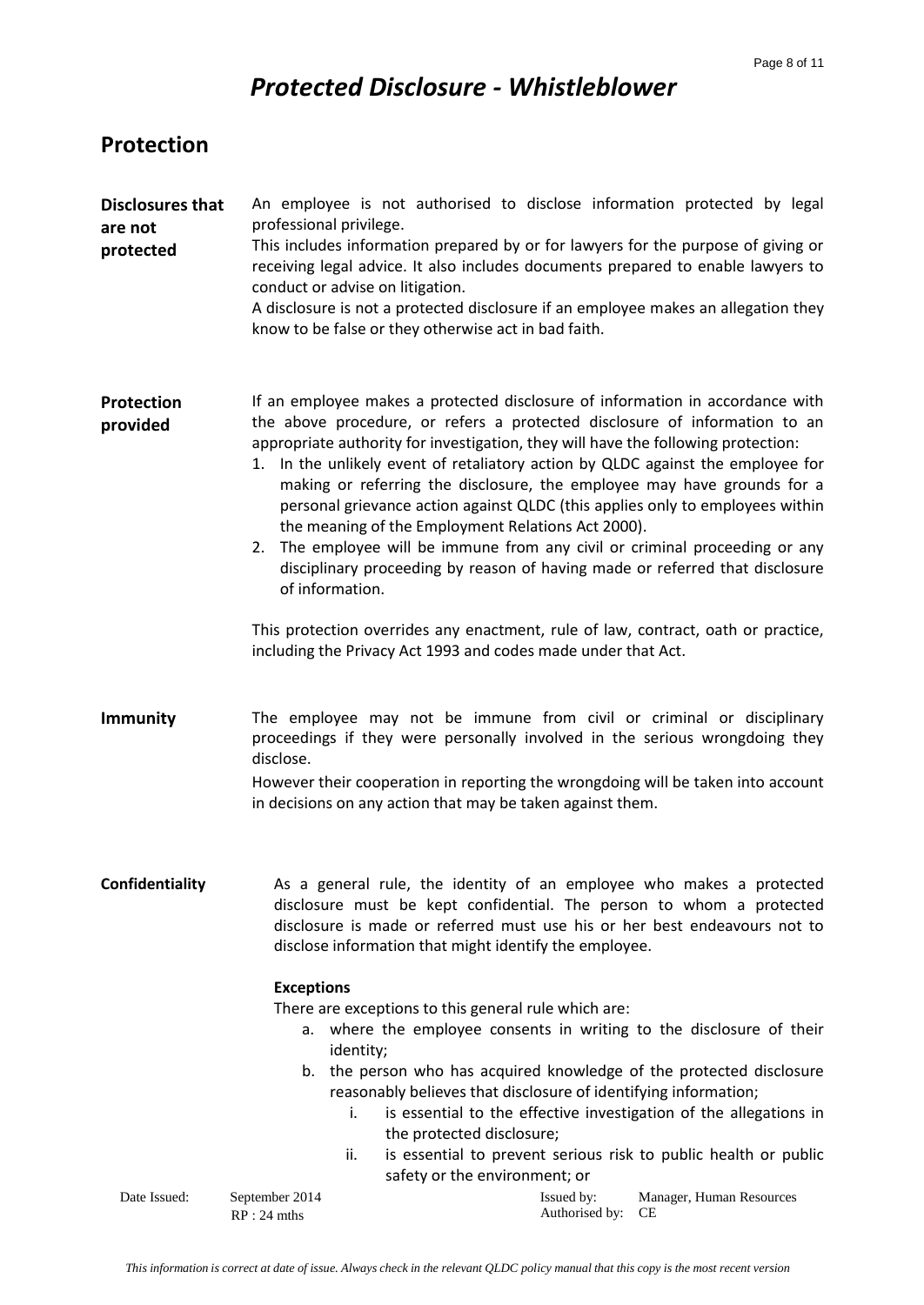iii. is essential having regard to the principles of natural justice.

#### **Grounds for refusing identification**

This confidentiality provision can be cited by QLDC as a ground for refusing disclosure of information requested pursuant to the Local Government Official Information and Meetings Act 1987, if that disclosure might identify a person who has made a protected disclosure.

*Continued on next page*

Date Issued: September 2014 Issued by: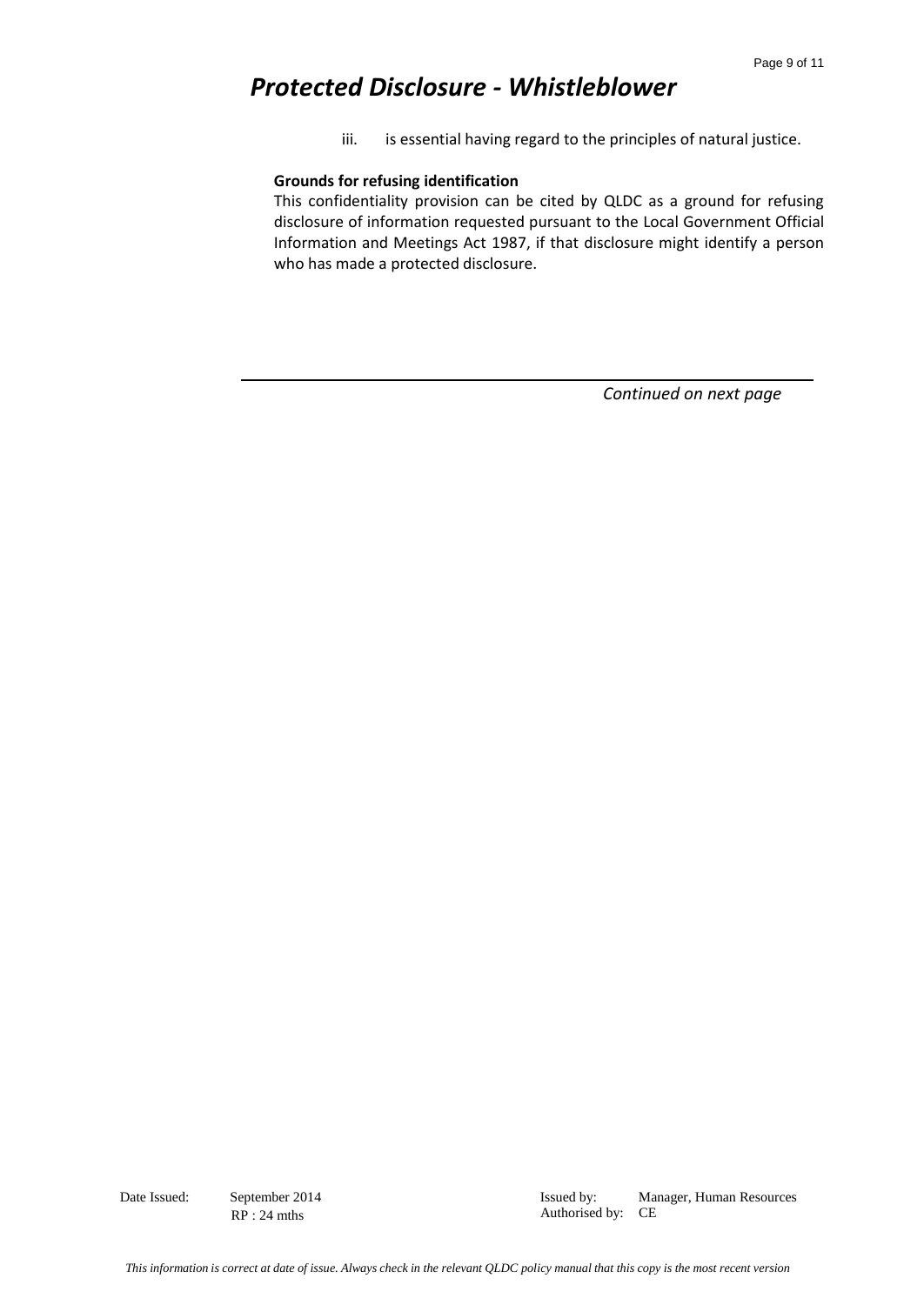### **Timing**

**Timeline** The table below shows the estimated time line for investigating and development of an Implementation Plan by the Receiver of the information (usually the Chief Executive or the General Manager, Corporate Services).

| <b>Working Day(s) Action/Activity</b> |                                                                                                                                                                                                                                                                                                                                                                                         |
|---------------------------------------|-----------------------------------------------------------------------------------------------------------------------------------------------------------------------------------------------------------------------------------------------------------------------------------------------------------------------------------------------------------------------------------------|
|                                       |                                                                                                                                                                                                                                                                                                                                                                                         |
| $\mathbf{1}$                          | Employee discloses information to the Receiver.                                                                                                                                                                                                                                                                                                                                         |
| $\overline{2}$                        | The Receiver will talk to the employee about the details of the<br>serious wrongdoing.                                                                                                                                                                                                                                                                                                  |
| $3 - 14$                              | The Receiver must carry out an investigation in accordance with<br>the procedures set out in the policy.                                                                                                                                                                                                                                                                                |
| 15                                    | Investigation must be completed and where appropriate the<br>receiver will ensure the employee is aware of the investigation<br>and outcome.                                                                                                                                                                                                                                            |
| $15 - 18$                             | The Receiver must have completed a plan of action (following<br>completion of the investigation) and the Receiver and persons<br>appointed by him or her must begin implementing the plan.                                                                                                                                                                                              |
| 20                                    | The Receiver and persons appointed by him or her must have<br>the<br>that<br>the<br>implemented<br>plan<br>and<br>must<br>ensure<br>recommendations made in the plan are effectively being met.<br>Note that if the Receiver has not taken this action within 20<br>working days of receiving the disclosure, then the employee may<br>make the disclosure to an appropriate authority. |

| Date Issued: | September 2014<br>$RP:24$ mths | Issued by:<br>Authorised by: CE | Manager, Human Resources |
|--------------|--------------------------------|---------------------------------|--------------------------|
|--------------|--------------------------------|---------------------------------|--------------------------|